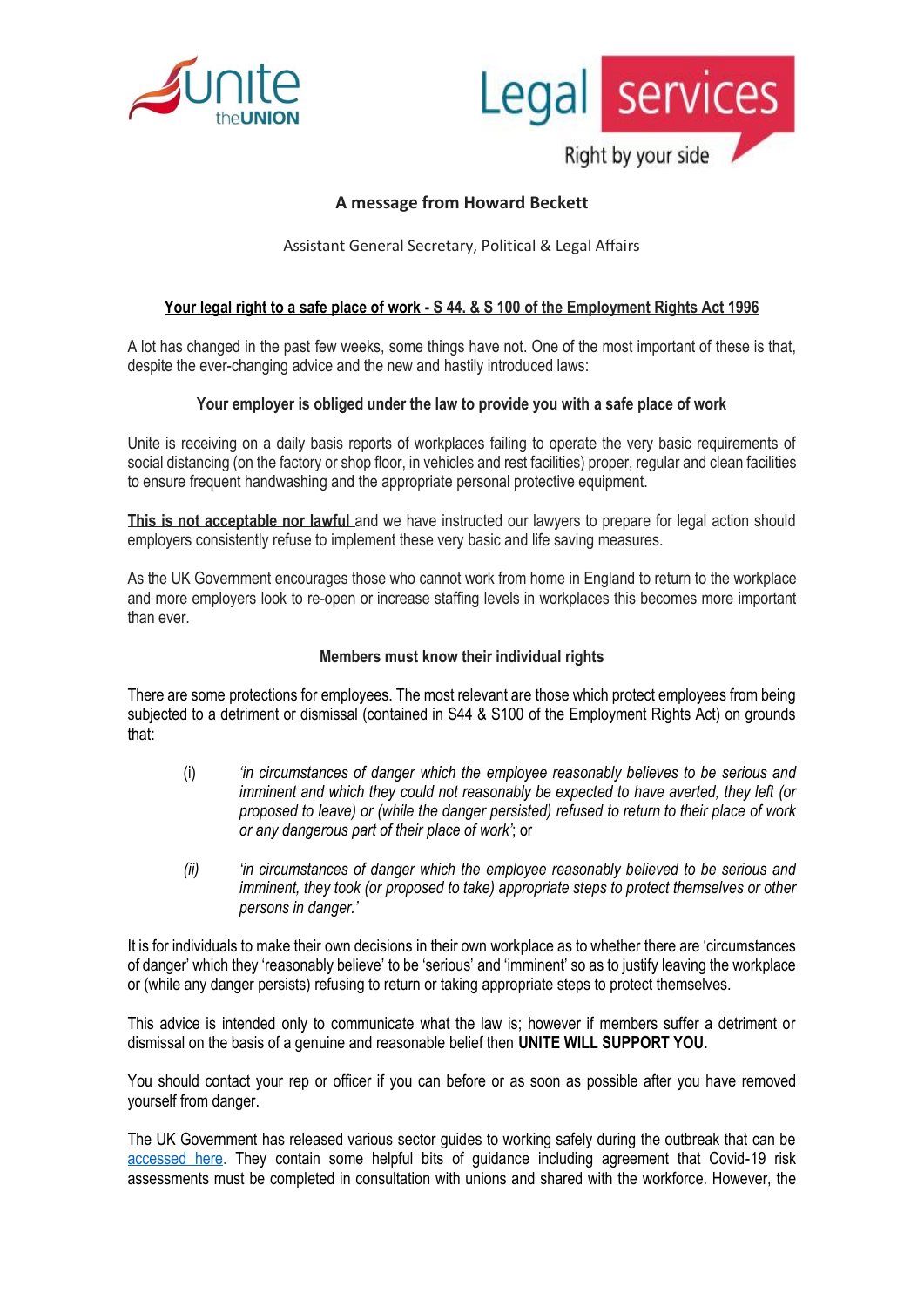guides do not go far enough to ensure that all workplaces are safe and, as is confirmed within each of the guides, they provide non-statutory guidance and do not supersede any legal obligations relating to health and safety, employment or equalities and it is important that businesses and employer's continue to comply with their existing obligations. **Where following the Government (or any other) guidance presents unacceptable risk, our members' health and safety must take priority.**

Below is a summary of the advice from Unite's Health & Safety team on some of the steps necessary for a safe return to workplace. If a workplace isn't safe, then members should not be asked to work in it.

### **Safely returning to the workplace**

### **INTRODUCTION**

Current international public health activity is aimed at reducing the spread of coronavirus. The two main methods of preventing the spread of infection are hygiene measures and social distancing.

Unite is advocating a risk assessment approach using a hierarchy of control common in good health and safety management and various pieces of health & safety legislation, as recommended by the Health & Safety Executive. We are advising no work should start without an up-to-date risk assessment in place, this is particularly important in workplaces that are ramping up or re-opening based on current UK Gov advice. There needs to be robust systems in place identified by the assessment with detailed hygiene procedures and control measures for social distancing.

Consultation with the union and our representatives will be the key to formulating best practice, this will include full meaningful discussions around creating and implementing risk assessments and health and safety management systems to protect workers. Unite's detailed health & safety advice regarding Covid-19 risk assessments can be [accessed here](https://unitetheunion.org/media/3069/009-riskassessandprocedures-2020-05-07.pdf)

Below is a summary of what should have been considered and be in place before workplaces re-open or work is ramped up:-

#### **PRE START CHECK LIST** (not exhaustive)

- Identify those employees that can return to duty
- Deliver a COVID19 Social Distancing briefing to employees
- Ensure office and depots pace have in place social distancing guidelines and infection control measures
- Ensure adequate work vehicles are available to maintain social distancing
- Ensure employees have adequate hygiene products and PPE
- Review safety principles & risk assessments with Trade Union Representatives
- Check if returning employees have symptoms instruct to remain home on full pay
- Confirm whether they have a vulnerable person in the household and discuss whether they need to remain home
- Ensure enhanced cleaning and maintenance programmes are in place prior to ramp up and address the risk of cross contamination with Covid-19 by cleaning staff
- Check all equipment and service to ensure in safe working order
- Ensure cleaning staff have new PPE on a daily basis
- Ensure social distancing guidance and posters are in all locations and prominently displayed
- Reps and mangers to conduct regular site "walkabouts" with workers to ensure employees are complying with social distancing principles

### **WORKPLACE PROCEDURAL INFECTION CONTROLS AND FACILITIES**

This will vary depending on the workplace, but below are some examples of workplace infection controls that employers should be implmenting:-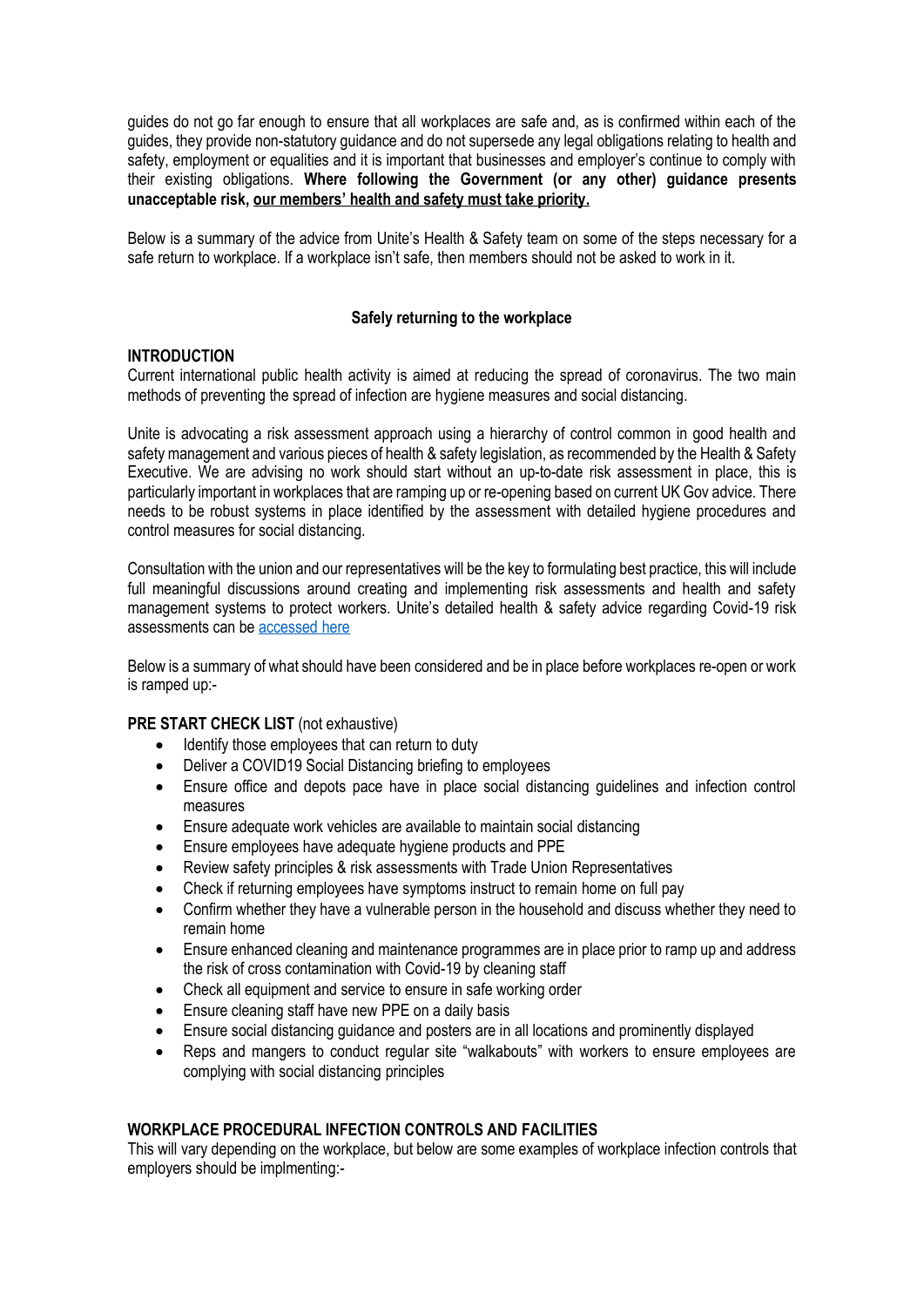## **WORKPLACE ACCESS**

- Visitors to sites should be curtailed unless essential and business critical such as delivery drivers, outside maintenance or repairs, welfare facilities need to be provided.
- Monitor congestion to enable social distancing of 2 metres:
- Introduce staggered start and finish times to reduce congestion and contact
- Remove or disable entry systems that require skin contact e.g. fingerprint scanners
- Promote good hygiene, wash or clean hands before entering or leaving premises
- Provide the necessary facilities to do this, warm water soap or hand sanitiser
- Regularly clean common contact surfaces in reception, office, delivery areas
- Drivers should remain in their vehicles if the load will allow it and must wash or clean their hands before unloading goods and materials.
- Access to toilets and washing facilities needs to be given to delivery drivers.

# **TRAVEL ARRANGEMENTS**

- Avoid public transport only use if there is no choice and it is safe to do so
- Car sharing would only be recommended if living in same household
- Travel alone in own transport if this is available to you
- Use a bicycle if this is feasible or walk if in walking distance
- Every effort made to provide additional parking spaces for cars and bicycles

# **ENHANCED CLEANING IN THE WORKPLACE**

- Enhanced and regular cleaning across all areas of the workplace utilising approved cleaning products includes all building touch points
- Enhanced and regular cleaning of escalators
- Taps and washing facilities
- Toilet flush and seats
- Door handles and push plates
- Hand rails on staircases and corridors
- Lift and hoist controls
- Machinery and equipment controls
- Food preparation and eating surfaces
- Telephone equipment
- Key boards, photocopiers and other office equipment
- Rubbish collection and storage points should be increased and emptied regularly throughout and at the end of each day.

## **WORKING WITHIN 2 METERS**

Unite's position is that social distancing should be applied at all times, within the workplace being no exception.

However current UK Government guidelines may lead to a situation where the employer wants to put in place a system for working under 2 metres for certain tasks. Where this happens reps should insist that a risk assessment is undertaken specifically for those tasks using the following principles.

- Full consultation with union safety reps regards the assessment
- The assessment identifies why the task needs to continue
- Whether the task can be abandoned or postponed
- If the employer advocates the task/job continues:
- Follows the hierarchy of control set out in *Unite's Covid-19* risk assessment guidance and puts in place:
	- (i) Collective controls as described;
	- (ii) If barriers are not practical, includes selection of appropriate PPE;
	- (iii) A full method statement safe system of work is produced